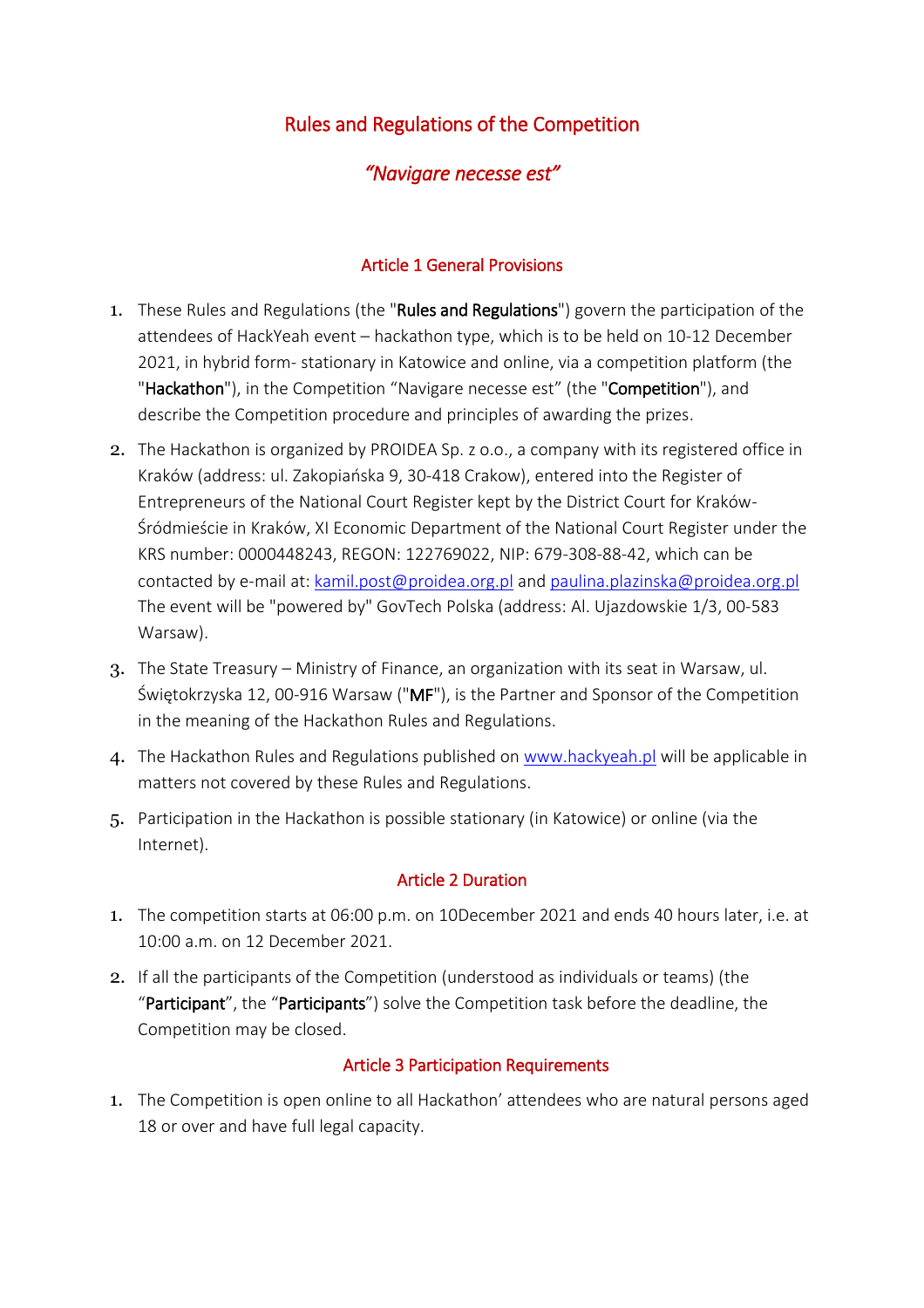- 2. The Participant should get acquainted with these Rules and Regulations before entering the Competition.
- 3. By entering the Competition, the Participant will be deemed to have accepted these Rules and Regulations and agreed to be bound by them.
- 4. MF reserves the right to document and record the course of the Competition, including sound and image; in particular, MF reserves the right to record the image of the Participants.

# Article 4 Competition Procedure

- 1. The Participants will be asked to solve a task presented by MF on [www.hackyeah.pl.](http://www.hackyeah.pl/) The task will be made available to the Participants at 06:00 p.m. on 10 December 2021.
- 2. The Competition begins by being officially opened by an MF representative. The Participants will have access to the task and will start solving it not earlier than after the Competition is officially opened.
- 3. The Participants will be allowed a maximum of 40 hours to solve the task, as indicated in Article 2 paragraph 1 above.
- 4. MF assumes that the Competition may be entered by an unlimited number of Participants. MF reserves the right to limit the number of entrants for logistical reasons without stating the cause of such limitation.
- 5. MF does not provide the Participants with computer stations or mobile computers and any others resources.
- 6. The Participants may take part in the Competition individually or in teams made up of not more than 6 persons.
- 7. Participation in the Hackathon is possible stationary or online, via a dedicated websites.
- 8. There is no correct solution to the task. Solution projects developed by the Participants (individuals and teams) will be evaluated by the Jury appointed by MF.
- 9. Solution projects developed by the Participants will be submitted to MF for evaluation by 10:00 a.m. on 12 December 2021, in the form determined by MF on the dedicated platform ChallengeRocket [\(www.challengerocket.com\)](http://www.challengerocket.com/).

# Article 5 Rules of Evaluating the Solution Projects

- 1. The Participants whose solution projects are top-ranked by the Jury will be the prize winners. Information on the composition of the Jury will be published on the Hackathon's website [\(www.hackyeah.pl\)](http://www.hackyeah.pl/) not later than on the Competition opening day.
- 2. The Jury will be composed of the representatives of the Ministry of Finance, Revenue Administration Regional Office in Rzeszów and the IT Center of the Ministry of Finance.
- 3. Before they start evaluating the solution projects, the Jury will elect a chairperson from among themselves; the chairperson must be an MF representative.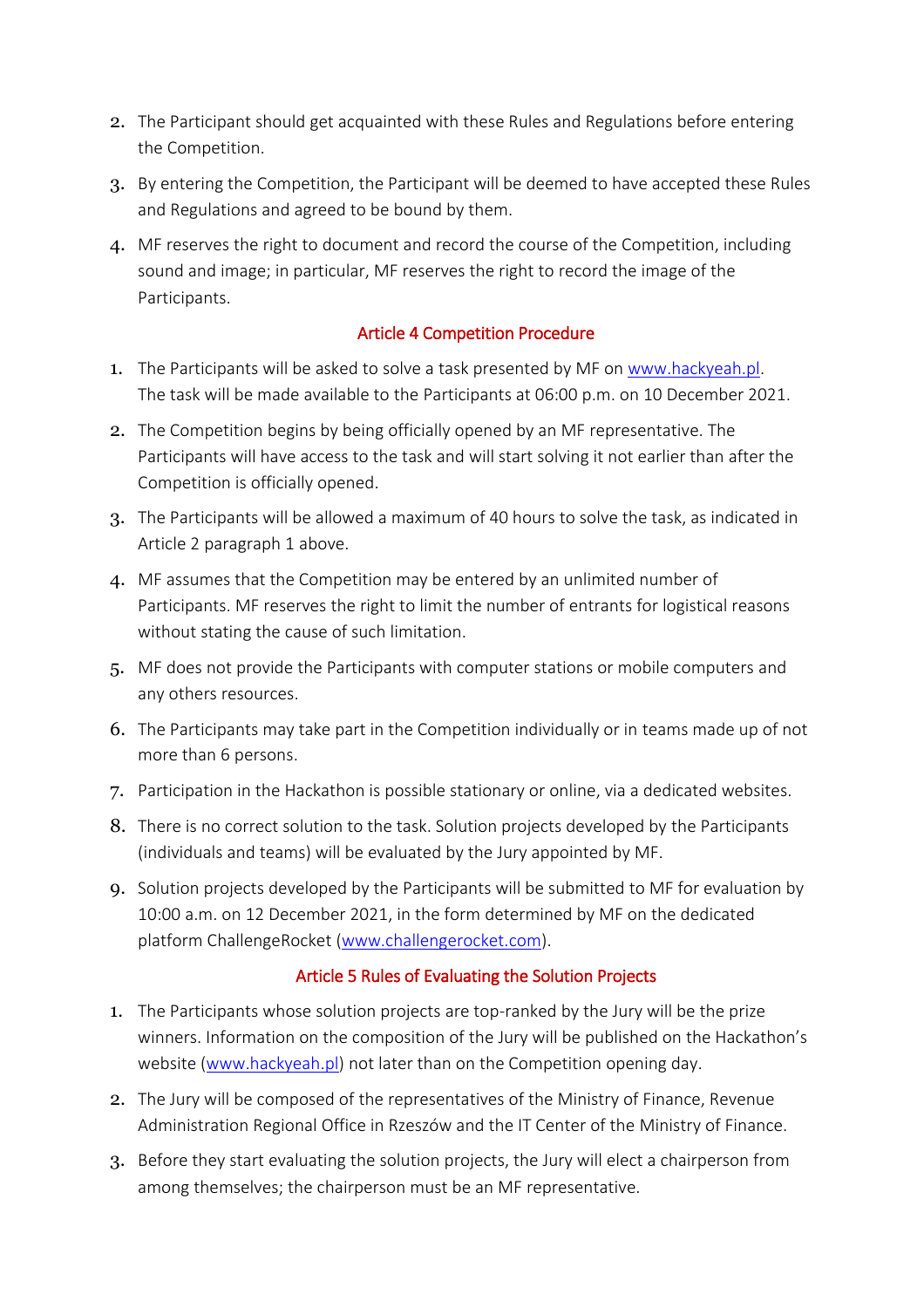- 4. Jury decisions will be taken by a majority of votes. In the case of an equality of votes, the chairperson will have a casting vote.
- 5. The Jury will evaluate the submitted solution projects in two stages.

During the first stage, the Jury will check the solution projects meet the criteria published by hackathon organizer on [www.hackyeah.pl.](http://www.hackyeah.pl/)

During the second stage, solution projects meeting the criteria referred to above will be assigned from 0 to 100 points as follows:

- interface and ergonomics (0-40 points),
- efficiency and configurability of the application (0-30 points),
- presentation of results and document generation (0-20 points),
- innovation of the solution including additional functionalities we didn't think of, which significantly increase the efficiency and ergonomics of your prototype (0-10 points).
- 6. Throughout the entire Competition time, the work of the Participants will be watched by mentors appointed by MF (the "Mentors"). The Mentors will assist the Participants by providing them with knowledge in the area related to the task assigned. When giving their verdict on who is to be a winner and/or making a decision on the prizes, the Jury may take the Mentors' opinions into account.
- 7. The Jury will not assess the Participants' knowledge in the area of economics, law (including tax law) or functioning of the financial system.
- 8. When solving the task, the Participants will exercise due diligence and closely cooperate with the Mentors.
- 9. The Participants will not try to gain access to the task before the Competition opening under pain of being expelled from the Competition.
- 10. MF may expel a Participant if it finds out that the Participant has breached these Rules and Regulations and/or the Hackathon Rules and Regulations, or a suspicion arises that the Participant has breached statutory provisions. MF will report such suspected breach of the law to the competent law enforcement institutions and the Hackathon's organizer.
- 11. Behavior contrary to point XIV Order Ruls in the Hackathon Rules and Regulations is forbidden.

#### Article 6 Verdict and Prizes

- 1. The Jury will give their verdict on 12 December 2021, 06:00 p.m., and publish it on [www.hackyeah.pl.](http://www.hackyeah.pl/) The verdict will also be communicated to the winners via electronic mail. Messages will be sent to the addresses provided in the application forms.
- 2. There will be not more than three winners. A winner can be an individual or a team.
- 3. The Jury will select the winners based on the total number of points scored for the solution projects during the second stage of the assessment procedure.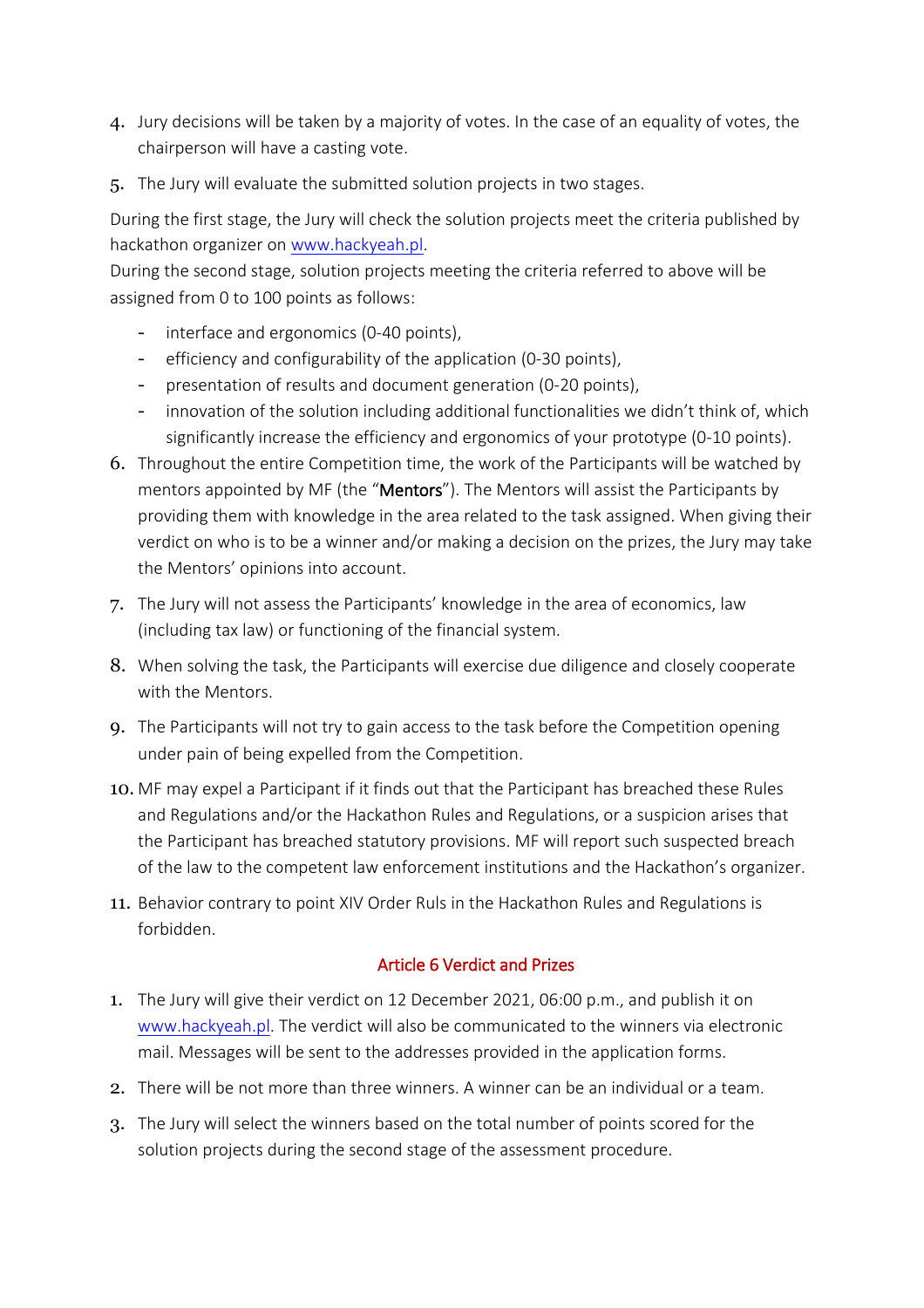In case of scoring the same total number of points by at least 2 of the Participants the order is indicated by the chairperson.

- 4. The Competition prizes are:
	- 1) first place PLN 30,000 gross
	- 2) second place PLN 20,000 gross
	- 3) third place PLN 10,000 gross
- 5. MF may decide to award additional prizes to selected Participants. These will be given away by the Hackathon's organizer according to the Hackathon Rules and Regulations.
- 6. A 10% tax will be deducted from the prizes amounts referred to in paragraph 4 points 1, 2 and 3 above, pursuant to the Personal Income Tax Act of 26 July 1991 (Journal of Laws of 2021, item 1128, as amended).
- 7. In the event that one of the prizes specified in paragraph 4 is won by a team, as referred to in Article 4 paragraph 6, the prize amount will be paid out in proportion to the contributions made to the entire work by individual team members, as unanimously determined by the team concerned. If a disagreement arises among the team members as to how much each of them has contributed to the solution of the task, the prize amount will be divided and paid out by a wire transfer to the bank accounts of individual team members. The portion of the prize amount to be transferred will be the quotient of the total prize amount and the number of team members.
- 8. No prizes will be awarded if the solution projects developed by the Participants do not score at least 50% of the maximum number of points, as specified in Article 5 paragraph 5, i.e. 50 points during the second stage of evaluating. Award of a prize by the Jury is not obligatory.
- 9. The prizes can be obtained subject to the following conditions:
	- 1) the Participant who has won one of the prizes specified in Article 6, paragraph 4 concludes a written agreement on the transfer to the State Treasury – the Ministry of Finance of proprietary (economic) copyrights to the work containing the winning solution project. A template transfer agreement is contained in Annex 1 to these Rules and Regulations.
	- 2) the winning Participant provides MF with the information specified in Annex 2 to these Rules and Regulations; the information referred to above will be sent by post or electronic mail to the address provided in Article 8, paragraph 2 or delivered in person.
- 10. The prizes amounts will be paid out by a wire transfer to the bank accounts indicated by the winning Participants within 21 calendar days of the date on which the condition set out in paragraph 9 point 2 above is fulfilled, subject to Article 7 paragraph 2.
- 11. All taxes due in respect of the prizes won will be deducted by MF.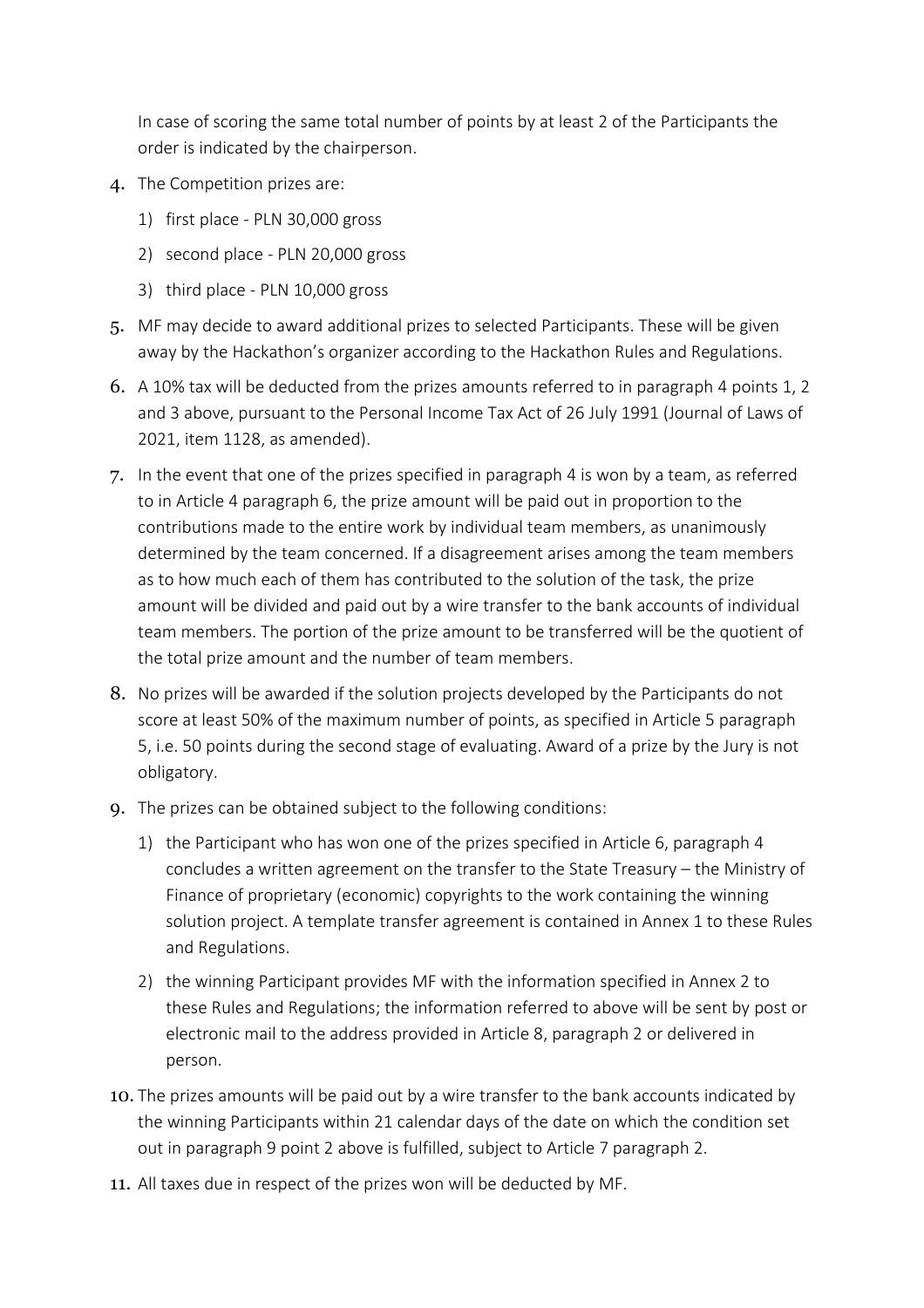# Article 7 Copyright

- 1. Under the conditions described in point X ("Copyright") of the Hackathon Rules and Regulations and pursuant to Article 921 § 3 of Polish Civil Code (consolidated text: Journal of Laws 2020, item 1740, as amended), the Participants who have been awarded the prizes specified in Article 6 paragraph 4 above will transfer to the State Treasury – Ministry of Finance, upon being delivered these prizes, the proprietary copyright to the works comprising the winning solution projects in the fields of exploitation specified in point X ("Copyright") of the Hackathon Rules and Regulations.
- 2. MF requires that the Participants who have won one of the prizes specified in Article 6, paragraph 4 above, conclude with MF, prior to the payment of the prizes amounts, written agreements on the transfer of proprietary (economic) copyright to the works containing the winning solution projects, subject to paragraph 1 above. A template transfer agreement is contained in Annex 1 to these Rules and Regulations.
- 3. The agreements referred to in paragraph 2 above will be signed at the seat of MF.
- 4. The winners will be advised about the date of signing of the agreements referred to above by e-mails sent to the addresses provided in their application forms.
- 5. If the Participant refuses to sign the agreement referred to under paragraph 2 above, MF will not pay out the price amount, and the Participant will not raise any claims in this respect against MF. If the prize amount is to be paid out to a winner who is a team, a decision on whether or not to sign the agreement should be made by all members of the team unanimously. The team members will not raise any claims against MF if the decision is not made as requested above.

# Article 8 Personal Data

- 1. All personal data of the Participants will be processed according to Regulation (EU) 2016/679 of the European Parliament and of the Council of 27 April 2016 on the protection of individuals with regard to the processing of personal data and on the free movement of such data and repealing Directive 95/46/EC (General Data Protection Regulation, OJ EU L 119/1, 4.5.2016, p. 1 and OJ EU L 127/2, 23.5.2018, p. 2) (the "GDPR").
- 2. The administrator inform you that according to the conditions of participation and organization of the Competition, we process personal data we have obtained from the Hackathon's Organizer, i.e. PROIDEA sp. z o.o., a company with its seat in Cracow, ul. Zakopiańska 9.
- 3. The administrator of your personal data is the Minister of Finance, Funds and Regional Policy (the "Administrator"), who can be contacted:
	- 1) by post at: ul. Świętokrzyska 12, 00-916 Warsaw
	- 2) by e-mail at: [kancelaria@mf.gov.pl](mailto:kancelaria@mf.gov.pl)
	- 3) through the Electronic Mailbox on the ePUAP platform: /bx1qpt265q/SkrytkaESP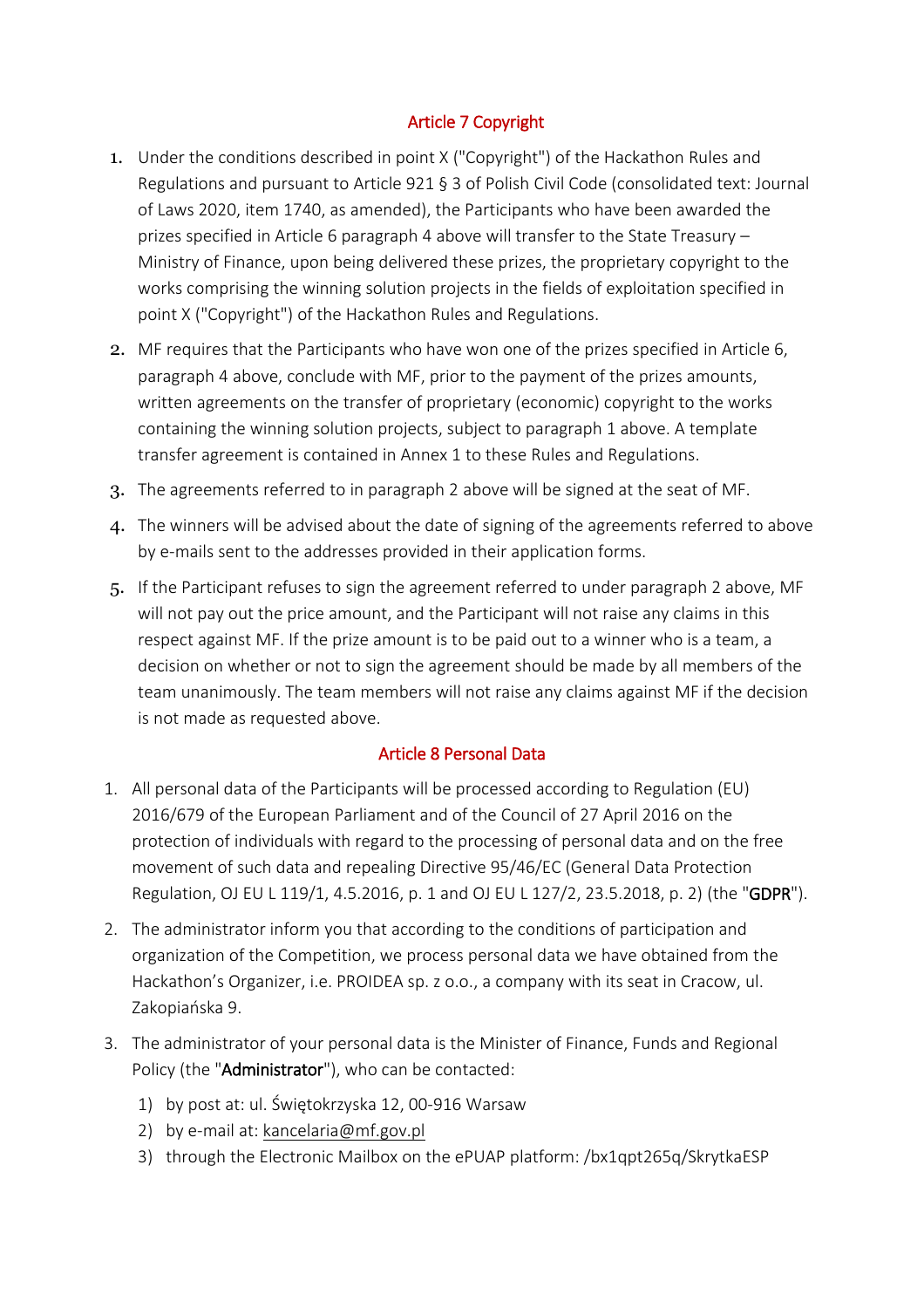- 4. The Administrator has appointed a Data Protection Officer who can be contacted by email: [IOD@mf.gov.pl](mailto:IOD@mf.gov.pl) or at the postal and electronic mailbox addresses provided above.
- 5. The Administrator will process your personal data:
	- 1) to carry out its tasks as a Partner/Sponsor of the Competition, to promote the Competition by, among others, informing about its course and verdict, in particular through the MF website (www.gov.pl/web/finanse), social networking sites of the GovTechPolska website (www.gov.pl/web/govtech) and their accounts on social networking sites - this is justified by the Administrator's legitimate interests,
	- 2) to pay out the prizes amounts to the Competition winners and sign the agreement referred to in Article 7 paragraph 2 of these Rules and Regulations - providing the additional data specified in Annex 1 and Annex 2 is necessary to fulfil the legal obligation incumbent on the Administrator under the applicable statutory provisions.
- 6. The Administrator will keep the personal data for a period necessary to fulfil the purpose for which they are collected, i.e. to organise and run the Competition, as well as for archival purposes set out in the Act of 14 July 1983 on National Archival Resources and Archives (Journal of Laws of 2022, item 164), and tax purposes determined by statutory provisions regulating tax matters.
- 7. The data may be made available to authorized recipients or categories of data recipients according to statutory provisions.
- 8. No personal data of the Participants will be subject to automated decision making, including profiling.
- 9. The Participants have the following rights:
	- 1) the right to access their personal data and obtain a copy of these data;
	- 2) the right to correct their personal data;
	- 3) the right to limit the processing of personal data in the cases provided for in Art. 18 of the GDPR
	- 4) the right to delete personal data in the case provided for in Art. 17 of the GDPR,
	- 5) the right to object to further processing of personal data in the case provided for in Art. 21 GDPR.
- 10. The Administrator will exercise due diligence to protect the personal data processed. However, we are not responsible for the privacy policy of third parties. The Administrator recommends that the privacy principles applied by these third party entities be read.
- 11. The Administrator does not intend to create a personal database of the Participants. However, we reserve the right to retain evidence confirming the delivery of the prizes to the winners and/or other documents and/or data necessary in connection with the Competition.
- 12. If the Participant finds that the processing of his/her personal data violates the provisions of the GDPR, she/he may lodge a complaint with the President of the Office for Personal Data Protection, at ul. Stawki 2, 00-193 Warsaw.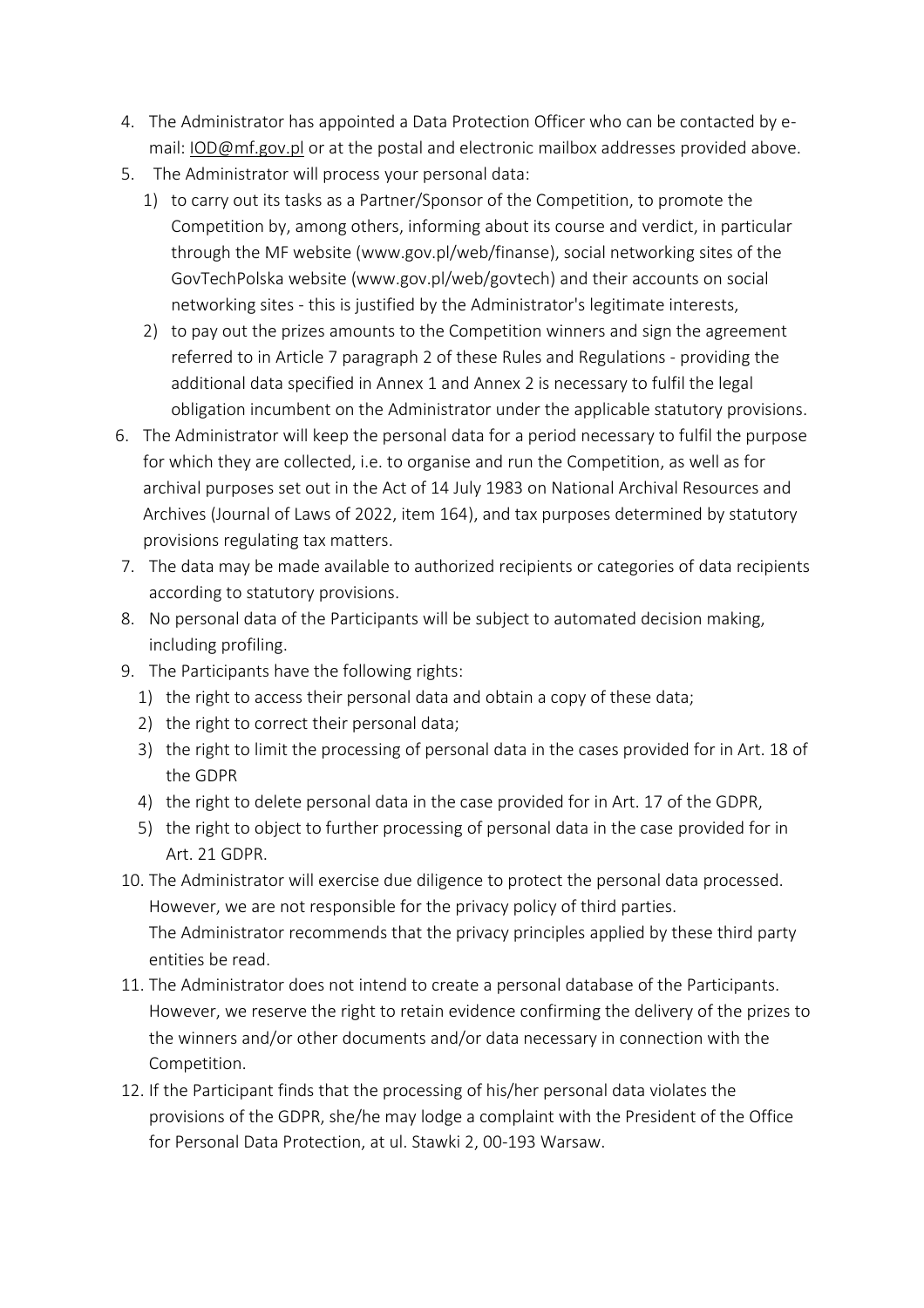### Article 9 Liability

- 1. MF will not be held liable for not being able to deliver the prize if the Participant provides incorrect, incomplete or untrue personal data, contact data or other information, thus making the payment of the prize amount or a tax deduction impossible.
- 2. The Participant may withdraw from the Competition at any time. By withdrawing from the Competition the Participant loses the right to the prize.

#### Article 10 Final Provisions

- 1. MF reserves the right to make the final decision on how these Rules and Regulations should be interpreted and construed.
- 2. MF reserves the right to cancel or end the Competition before its deadline without stating a reason for such cancellation or ending.
- 3. The Participant has no right to appeal against the Jury verdict.
- 4. MF reserves the right to amend these Rules and Regulations without consulting the Participants.
- 5. All disputes arising out of or relating to the participation in the Competition will be resolved by a common court having jurisdiction over MF.
- 6. MF reserves that in not responsible for random events that may affect the course of the Competition.
- 7. These Rules and Regulations will become effective as soon as they are published on [www.hackyeah.pl.](http://www.hackyeah.pl/)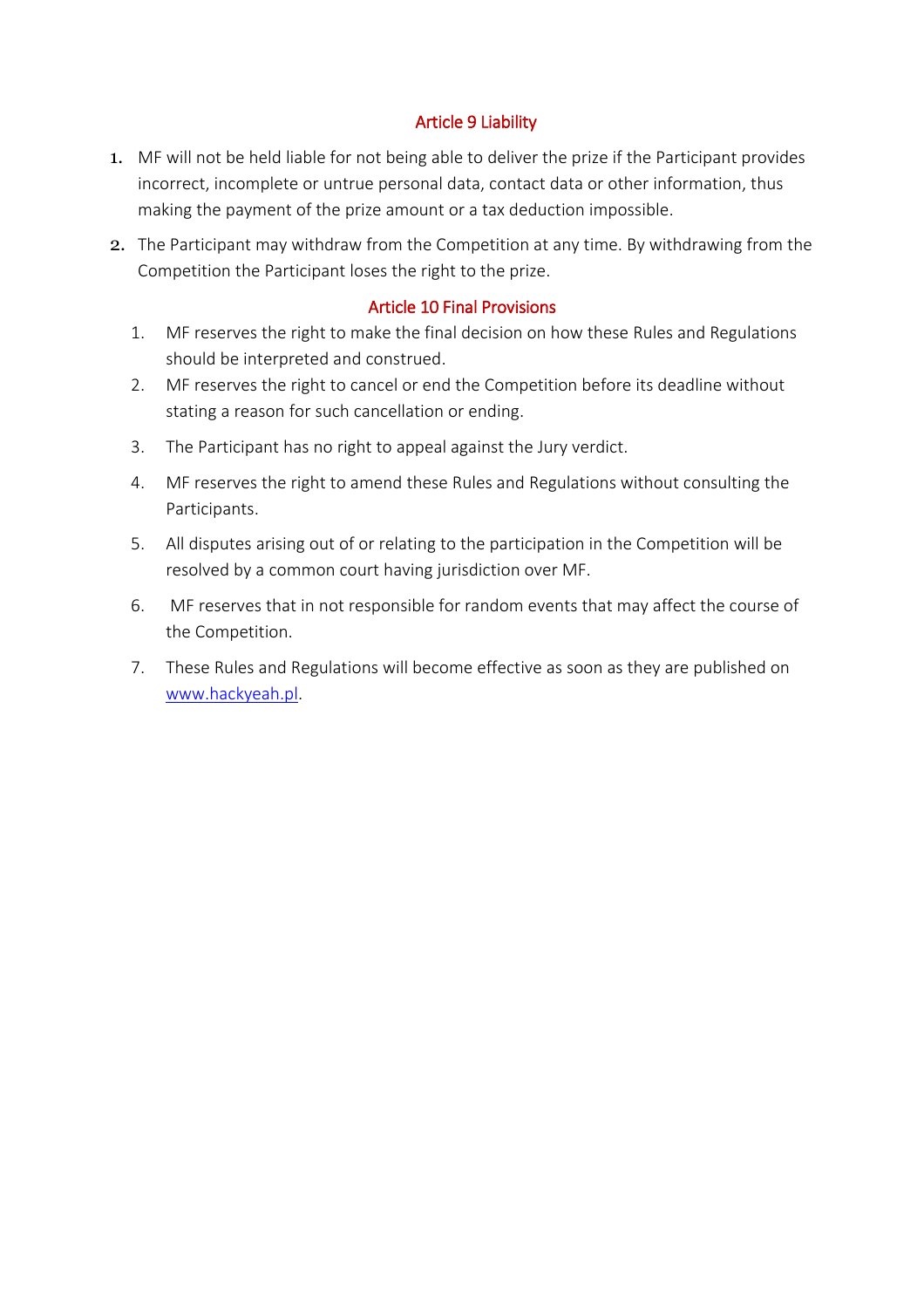Annex 1 to the Rules and Regulations of the Competition "*Navigare necesse est*"

# **Template**

| Agreement on the transfer of proprietary copyright No. |  |  |  |  |
|--------------------------------------------------------|--|--|--|--|
|                                                        |  |  |  |  |
| by and between                                         |  |  |  |  |

| hereinafter referred to as the "Author", |  |
|------------------------------------------|--|

and

the State Treasury - Ministry of Finance with its seat in Warsaw, ul. Świętokrzyska 12, 00-916 Warsaw, with Tax Identification Number (NIP) 5260250274 and REGON 000002217, represented by ........................................, acting by the authority of the Minister of Finance, Funds and Regional Policy on the basis of authorization No. .................. of .............. , hereinafter referred to as the "Employer".

The Author and the Employer may be hereinafter collectively referred to as the "Parties" and each of them individually as a "Party".

# Article 1.

- 1. The Author transfers to the Employer the proprietary (economic) copyrights to the solution project for which the Employer has awarded the Author a prize in the Competition "Navigare necesse est" during the HackYeah event held stationary in Katowice and online on 10-12 December 2021, hereinafter referred to as the "Work", covering the unlimited use and disposal of the Work, both in terms of time and territory, whereas:
	- 1) the transfer of author's economic rights to the Work, to the extent that the solution is a computer program, takes place in the fields of exploitation specified in Article 74 paragraph 4 of the Act of 4 February 1994 on Copyright and Related Rights (Journal of Laws of 2021, item 1062, as amended), including in particular those covering:
		- a) permanent or temporary multiplication of the solution in whole or in part by any means and in any form,
		- b) translation, adaptation, alteration of the layout and any other changes,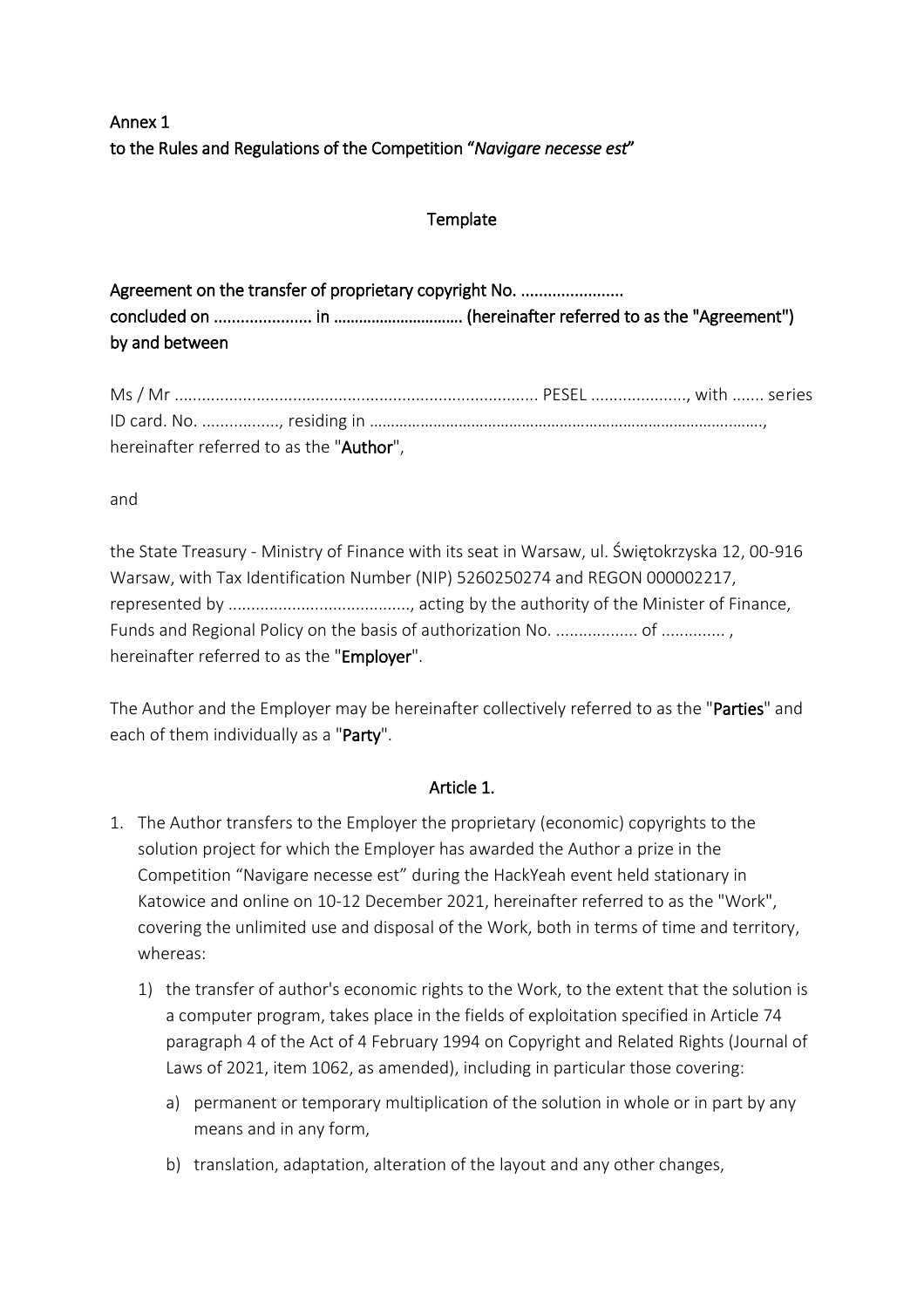- c) dissemination, including lending or leasing of the solution or a copy thereof;
- d) allowing third parties to exercise derivative copyright to the solution project;
- 2) transfer of proprietary copyrights to the Work, to the extent that the solution project does not constitute a computer program, takes place in the fields of exploitation specified in Article 50 of the Act of 4 February 1994 on Copyright and Related Rights, including in particular:
	- a) recording and multiplication by all known techniques, including digital, magnetic, photosensitive, electronic recording, all video, printing and polygraphy techniques,
	- b) entry into computer memory and free sharing on computer networks, including: the Internet and the Intranet - in particular by permanently placing all or part of the works on a public website in such a way that they can be copied freely and repeatedly by anyone interested,
	- c) the marketing of copies and media and of multiplied copies and media,
	- d) public broadcasting,
	- e) making copies and media available to the public,
	- f) public performance,
	- g) rental and lending,
	- h) exhibitions,
	- i) display,
	- j) producing foreign language versions (as well as using techniques to provide information for people with various types of disabilities),
	- k) broadcasting by wire or wireless means or otherwise via a computer network, including the posting of films on the Internet without any restriction except that the films or parts thereof may not be broadcast publicly on television,
	- l) allowing third parties to exercise derivative copyright to the solution project;
- 3) the transfer of proprietary copyright to the Work in relation to the source codes takes place in all fields of exploitation specified above in paragraph 1 point 1 for the computer program and in paragraph 2 point 2 for documentation and modification, compilation and combination, testing, implementation, use of the software created in this way.
- 2. As a result of the transfer of economic copyrights, pursuant to section 1, the Employer acquires the exclusive right to use the Work, to the full extent, in any manner, without any time and territorial limitations, in all fields of exploitation specified hereunder.
- 3. The Author consents to any and all changes, updates and/or additions to the Work derivative works by or on behalf of the Employer. The Employer shall have all rights in this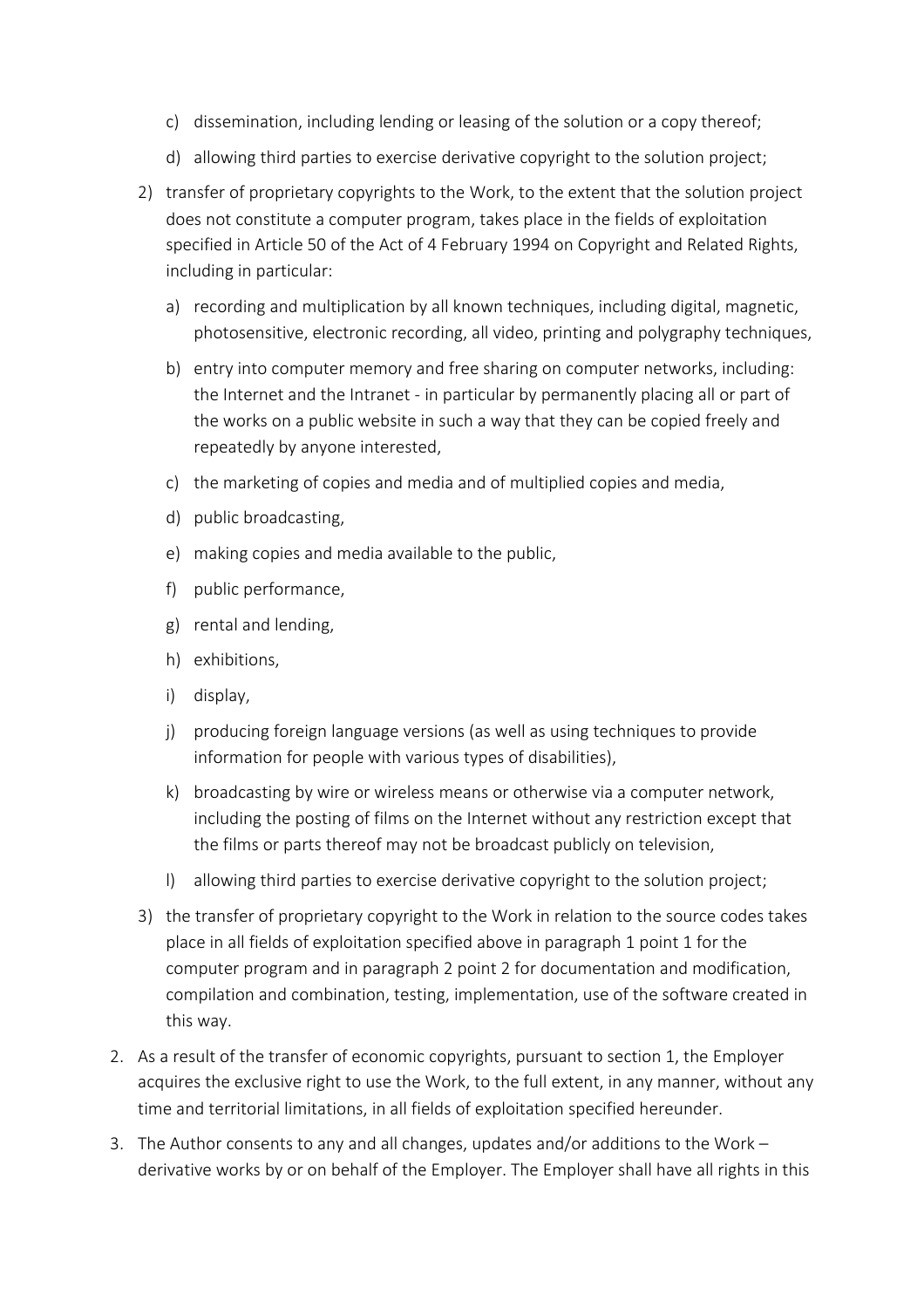respect (rights to the Derivative Works). The Author consents to the disposal and use of the derivative works by the Employer.

- 4. The Author transfers the exclusive right to exercise derivative copyrights to the Employer, along with the right to permit the exercise of derivative copyrights to the Work, in particular the right to translate, adapt, change the layout and introduce other changes or modifications and shall not demand any additional remuneration in this respect.
- 5. The Employer may exercise its proprietary copyrights independently or may authorize third parties to do so.

### Article 2.

On the basis of a separate agreement, the Employer may entrust the Author with the creation of the Derivative Works, and the Author, in such a case, shall be obliged to transfer proprietary copyright in full to such Derivative Works exclusively to the Employer or the entity indicated by the Employer.

### Article 3.

- 1. The transfer of Author's proprietary copyrights to the Employer, described in Article 1 of the Agreement, shall take place at the moment of issuing the award referred to in Article 4 paragraph 1 to the Author.
- 2. At the moment of issuing the award referred to in Article 4 paragraph 1, the Employer shall acquire ownership of the copy of the Work and the media on which the Work was recorded.

# Article 4.

- 1. The transfer of proprietary copyrights to the Work to the full extent provided for in the Agreement takes place in exchange for a prize which will be issued (paid) to the Author by the Employer within the framework of the Competition "Navigare necesse est", referred to in Article 1, paragraph 1, according to the principles set out in the Rules and Regulations of the competition "Navigare necesse est".
- 2. The Parties declare that the prize specified in paragraph 1, constitutes the entire amount due to the Author for the transfer of proprietary copyrights to the Work; in particular the prize includes the amount due for the Employer's use of the Work in all fields of exploitation indicated in this Agreement, as well as the amount due for the transfer of ownership of the copy of the Work and the media on which the Work was recorded and for granting consent to the execution of derivative rights by the Employer. The author shall not be entitled to any additional remuneration for the transfer of proprietary copyrights to the Work.
- 3. The Parties confirm that this Agreement is not a public procurement contract within the meaning of the Act of 29 January 2004 Public Procurement Law (Journal of Laws of 2021, item 1129 as amended), and the payment of the prize is based on the provisions of Article 921 paragraph 3 of the Civil Code (Journal of Laws of 2020, item 1740) and the Rules and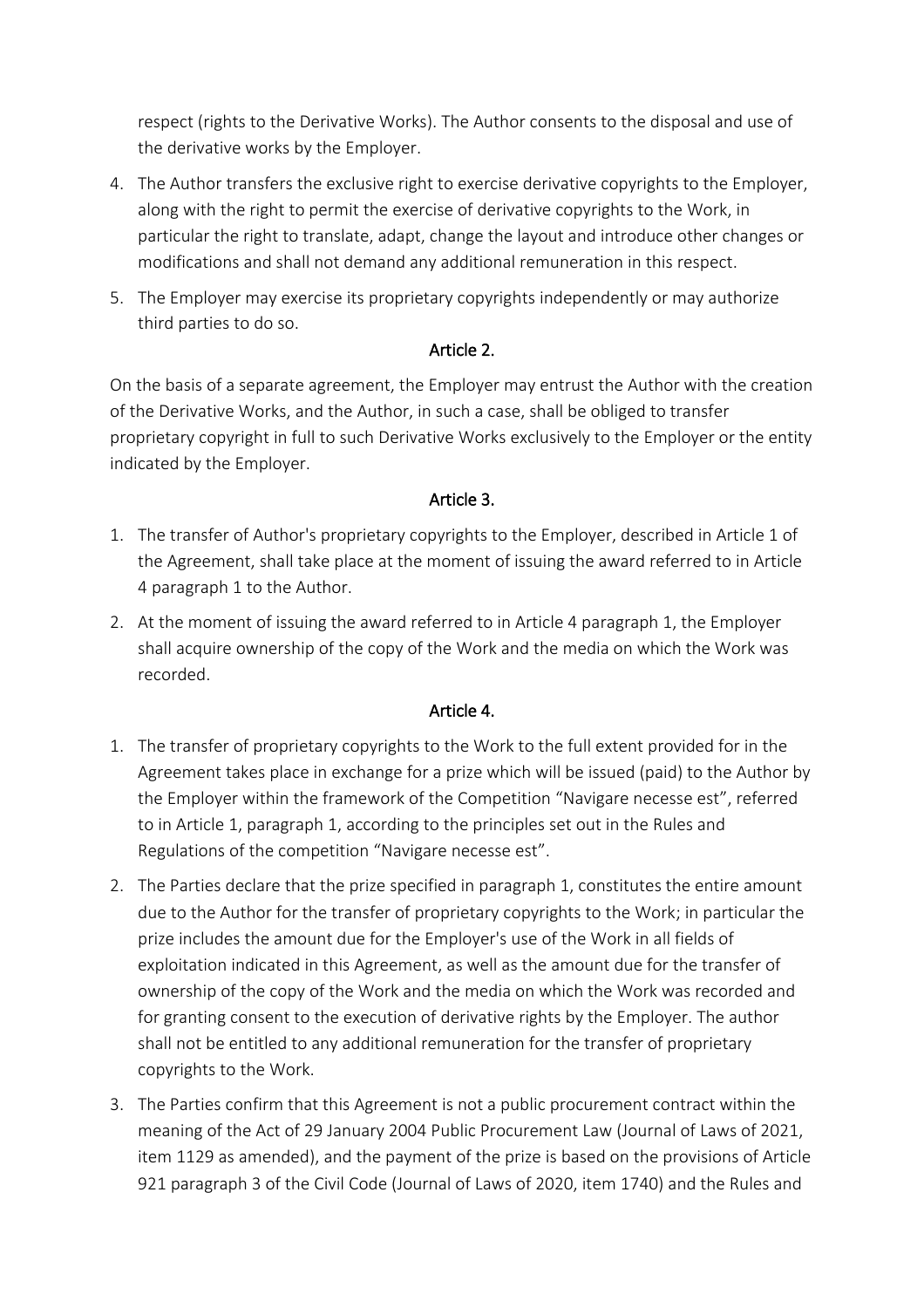Regulations of the Competition "Navigare necesse est".

## Article 5.

The Author declares that:

- 1) at the time of the transfer of the proprietary copyrights to the Work to the Employer, these rights are vested in the Author in their entirety, to the full extent and without limitation,
- 2) proprietary copyrights to the Work that are transferred to the Employer are not limited or encumbered in any way, and in particular no third party claims any rights to the Work,
- 3) neither the transfer of copyrights to the Employer nor the use of the Work by the Employer or third parties to whom the Employer grants the right to use the Work shall in any way violate any rights of third parties.

# Article 6.

- 1. In the event that third parties make claims against the Employer arising out of an infringement of intellectual property rights, including copyright, the Author shall take all necessary steps to defend against such claims, and in the event that, as a result of such claims, the Employer or third parties to whom the Employer grants the right to use the Work have to cease using the Work in whole or in part, or a judgment obliging to pay in any way for the benefit of third parties is issued, the Author shall remedy any damage resulting from such third party claims, including reimbursement of costs and expenses incurred in connection with these claims.
- 2. The Author shall immediately notify the Employer of any claims arising out from infringement of intellectual property rights, including copyrights to the Work, raised against the Author.
- 3. The Author declares that he agrees to anonymous use of the Work by the Employer on all fields of exploitation indicated in this Agreement; in particular the Employer has the right to use the Work without any annotation of authorship on the copies.

#### Article 7.

- 1. Any amendments to this Agreement must be made in writing under pain of nullity.
- 2. In matters not regulated by this Agreement, the provisions of the Civil Code and the Act on Copyright and Related Rights shall apply.
- 3. Any disputes arising from this Agreement shall be settled by a common court having jurisdiction over the Employer.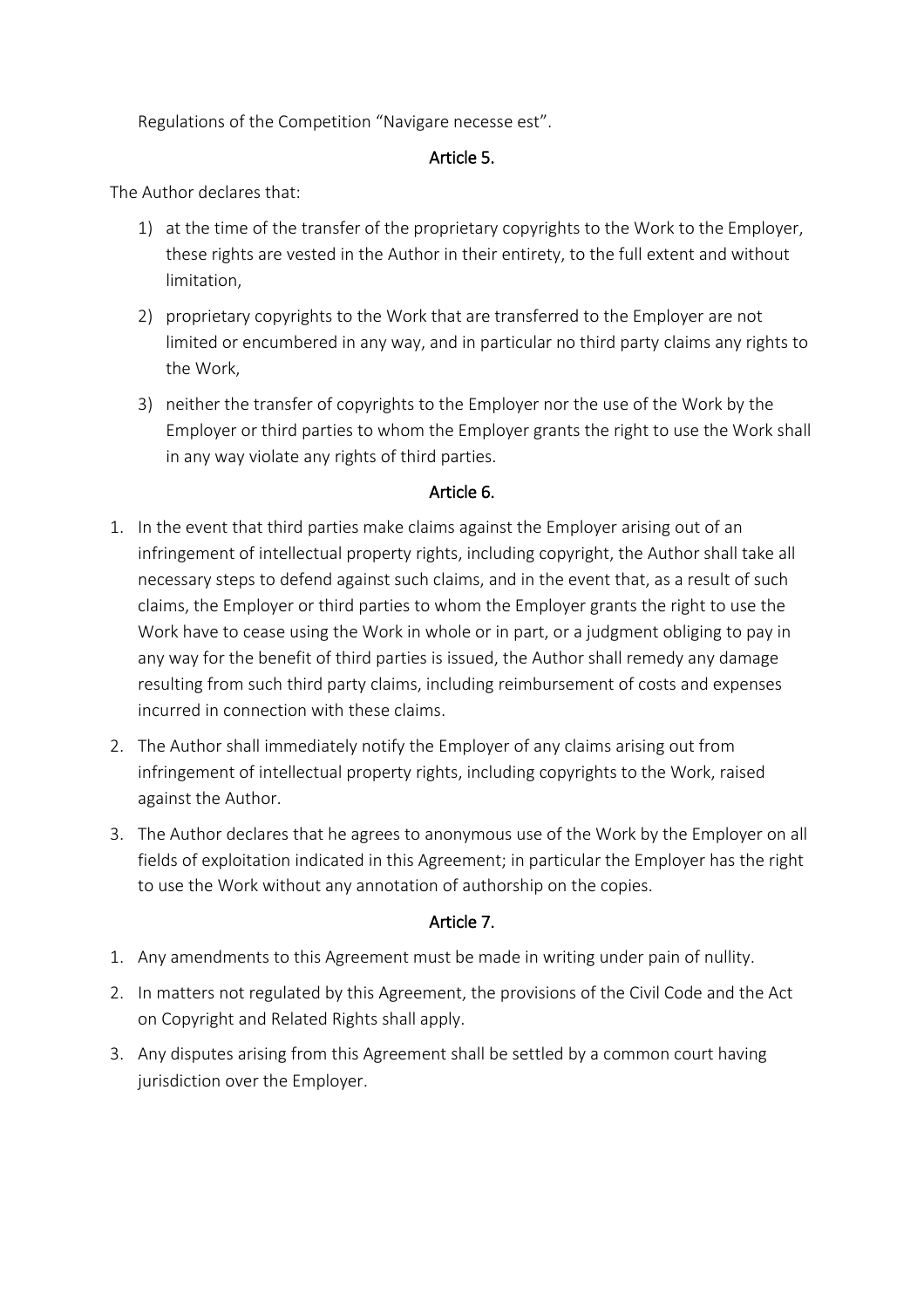This Agreement has been drawn up in three identical copies, one for the Author and two for the Employer.

# Author Employer

Date: **Date:** Date: **Date:** Partnership of the Date: **Date: Date:** Partnership of the Date: **Date:**  $\theta$ Signature: Signature: Signature: Signature: Signature: Signature: Signature: Signature: Signature: Signature: Signature: Signature: Signature: Signature: Signature: Signature: Signature: Signature: Signature: Signature: Si